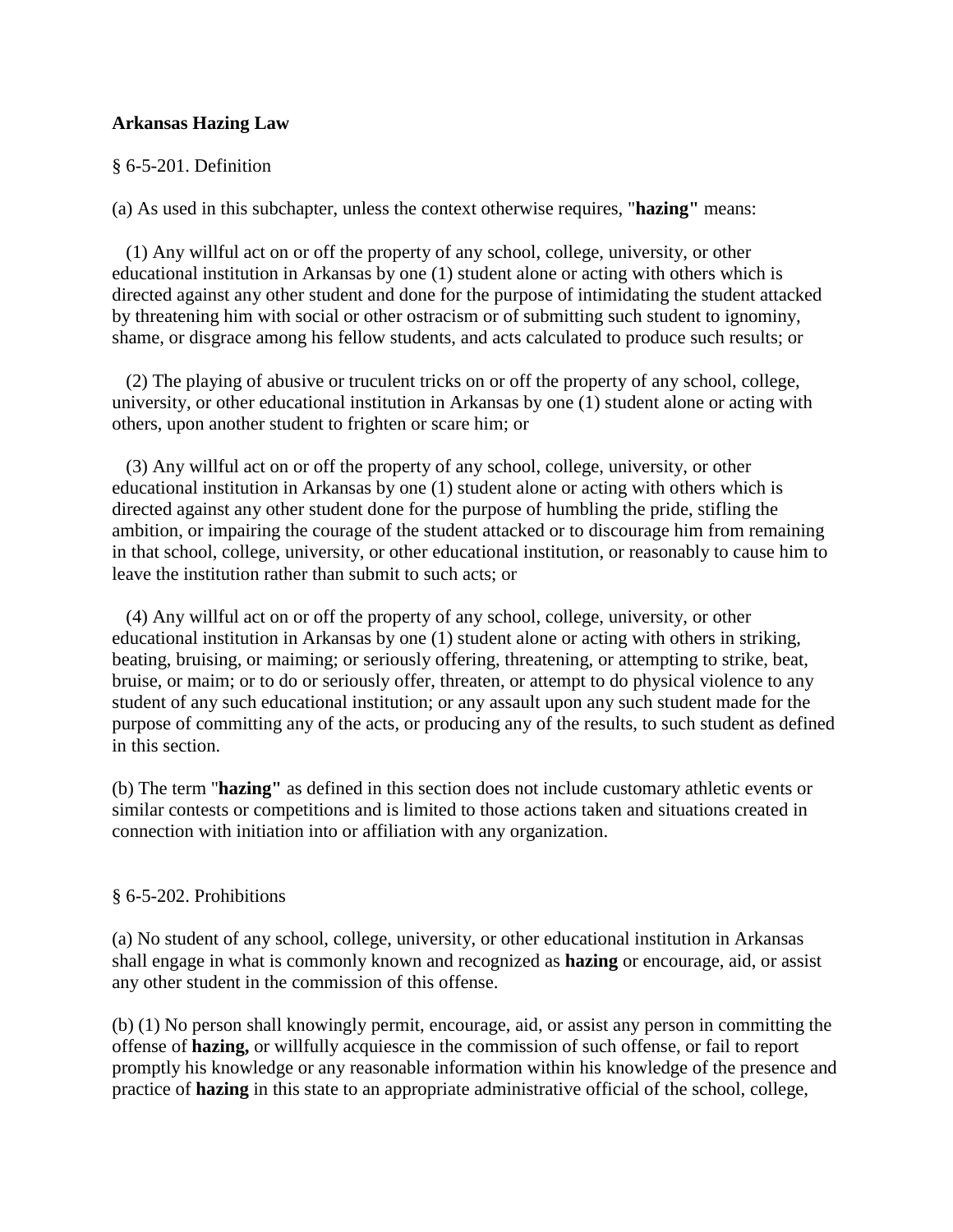university, or other educational institution in Arkansas.

 (2) Any act of omission or commission shall be deemed **hazing** under the provisions of this subsection.

§ 6-5-203. Penalties

(a) The offense of **hazing** is a Class B misdemeanor.

(b) Upon conviction of any student of the offense of **hazing,** he shall, in addition to any punishment imposed by the court, be expelled from the school, college, university, or other educational institution he is attending.

## **UCA Policy Against Hazing** (UCA Handbook, page 82)

Participation in hazing. Hazing is defined as any intentional action taken or situation created, whether on or off university property, to produce mental or physical discomfort, embarrassment, harassment, or ridicule. Such activities shall include, but not be limited to, paddling, beating, scavenger hunts, road trips, any activity resulting in fatigue, physical or psychological shock, wearing apparel that is uncomfortable to the individual or which is conspicuous and not normally in good taste, engaging in public stunts or buffoonery, morally degrading or humiliating games or activities, giving of food or drink that is distasteful or designed to provoke nausea, any form of verbal harassment, any action created subjugating an individual to a condition in which the person might tend to lose self-respect, suffer injury to personal dignity, or is required to compromise personal values, any activity which interferes with scholastic duties, threatening in any manner or form for the purpose of cajoling individuals into secrecy in regard to breaches (planned, threatened, attempted, or perpetuated) of the IFC, NPHC or Panhellenic Hazing Code and/or Constitution.

(end of policy)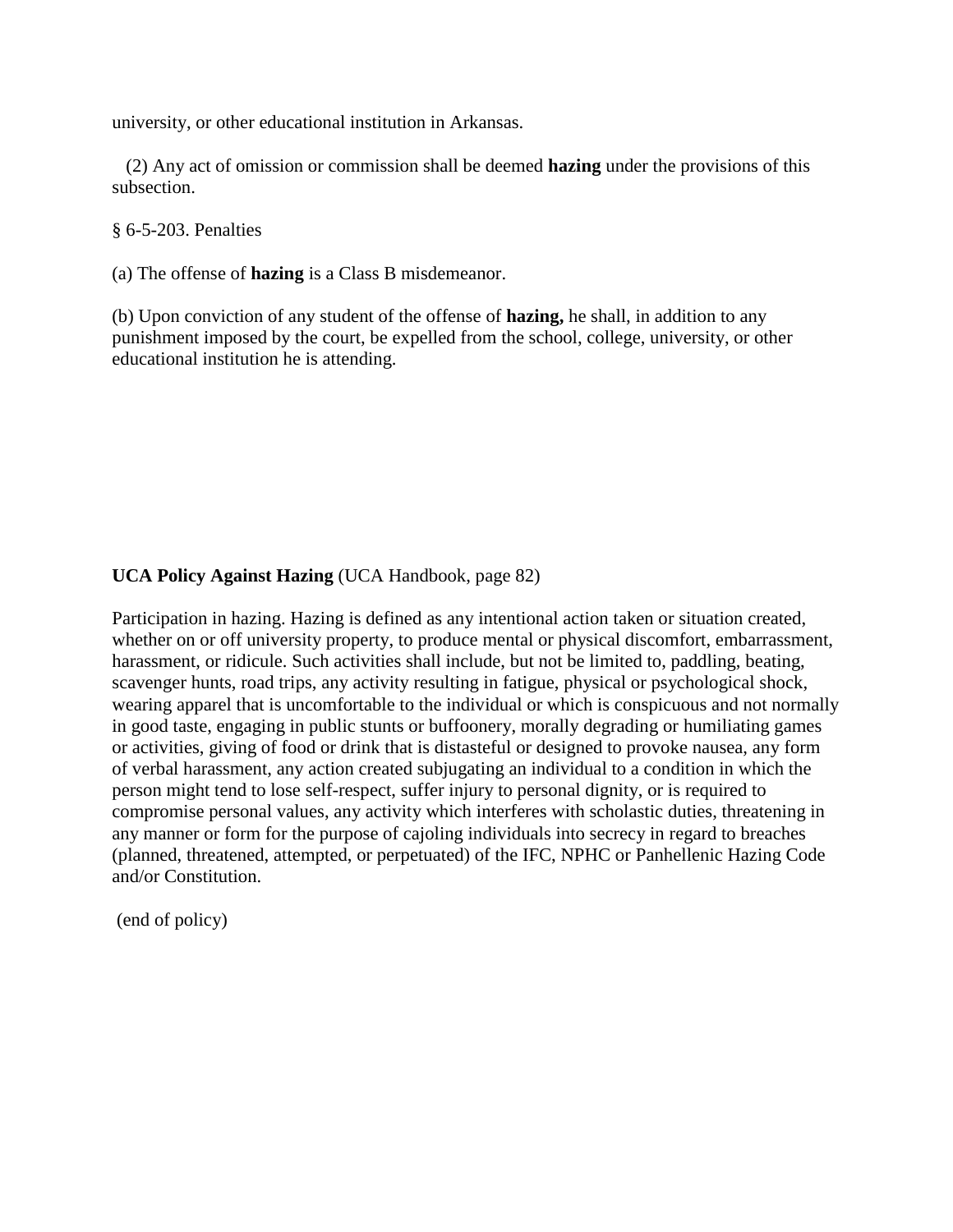## **Hazing...There Is A Better Way**

Fraternities and sororities, as well as other student organizations or athletic teams, are prohibited from hazing. Many are surprised that it is not only a violation of University policy, but hazing is also prohibited in the state of Arkansas and a violation of state law.

There are many hazing "myths" or mistaken beliefs.

**Myth #1:** Hazing is primarily a problem for fraternities and sororities.

**Fact:** Hazing is a societal problem. Hazing incidents have been documented frequently in the military, athletic teams, marching bands, religious cults, professional schools and other types of clubs and/or organizations.

**Myth #2:** Hazing is no more than foolish pranks that sometimes go awry.

**Fact:** Hazing is an act of power and control over others - it is victimization. Hazing is premeditated and not accidental. Hazing is abusive and degrading, and may be life-threatening.

**Myth #3:** As long as there's no malicious intent, a little hazing is okay.

**Fact:** Safety may be compromised by traditional hazing activities, even those considered to be "in good fun," and even in the absence of malicious intent. For example, serious accidents have occurred during scavenger hunts and kidnapping trips. The risks of hazing far outweigh any potential "benefits" of such activities.

**Myth #4:** Hazing is an effective way to teach respect and develop discipline.

**Fact:** Respect must be earned - it cannot be taught. Victims of hazing rarely report having respect for those who have hazed them. For example, would you respect the person that yells at you or the person that helps you wax the floors for parents weekend? As with other forms of victimization, hazing breeds mistrust, apathy, and alienation in an organization/group. It does nothing to bring the group together as one.

**Myth #5:** If someone agrees to participate in an activity, it cannot be considered hazing.

**Fact:** In states that have laws against hazing, consent of the victim cannot be used as a defense in a civil suit. This is because even if someone agrees to participate in a potentially hazardous action, it may not be true consent when considering peer pressure and the victim's desire to belong to the group.

**Myth #6:** It's difficult to determine whether or not a certain activity is hazing - it's such a gray area sometimes.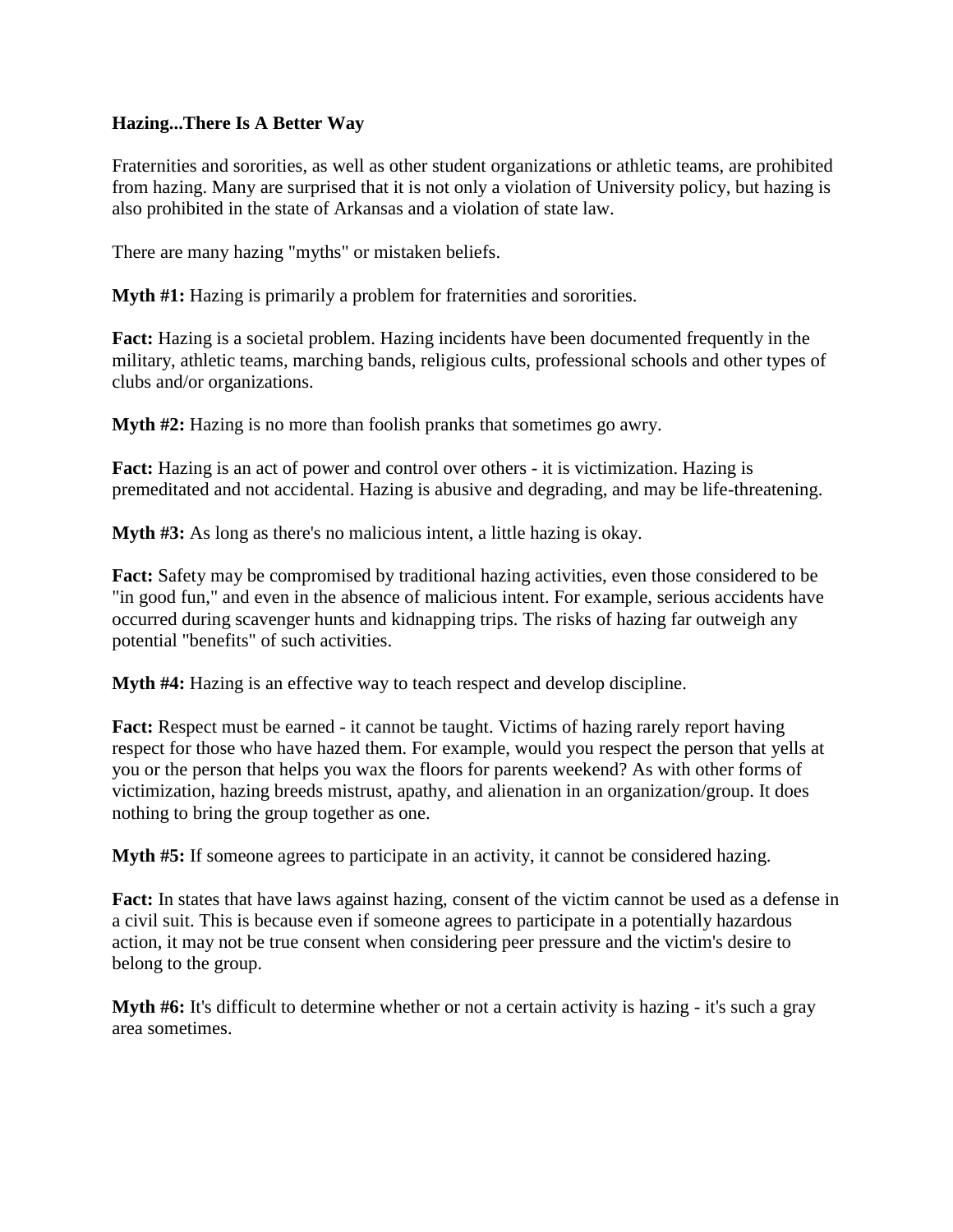**Fact:** It's not difficult to decide if an activity is hazing if you use common sense and ask yourself the following questions:

- Will active/current members of the organization refuse to participate with the new members and do exactly what they're being asked to do?
- Is there risk of injury or a question of safety?
- Would you object if the activity were featured in the school newspaper or on a local TV news program?
- Would you have any reservation about describing and justifying the activity to your parents, to a professor, or to the Chancellor?
- Would you invite the Executive Director of your International fraternity or sorority?

If the answer to any one of these simple questions is "yes," the activity is probably hazing.

What are some examples of hazing?

These activities have at one time or another been construed as hazing by the courts and/or institutions or higher education:

- Paddling or striking in any manner
- Marking or branding
- Physical harassment: pushing, cursing, yelling, etc.
- Staging any form of "line-up"
- Conducting any type of "hell week" activities
- Requiring new members to practice periods of silence
- Phone duty
- Requiring the carrying of items such as statues, rocks, paddles, etc.
- Requiring calisthenics such as sit-ups, push-ups, etc.
- Sleep deprivation
- Preventing / restricting class attendance
- Forcing or coercing someone to eat or drink against their will
- Completing tasks in order to obtain signatures
- Preventing personal hygiene
- Causing indecent exposure
- Requiring uncomfortable attire
- Keeping the date of initiation into the group a secret
- Work parties / clean up for new members only
- Scavenger or treasure hunts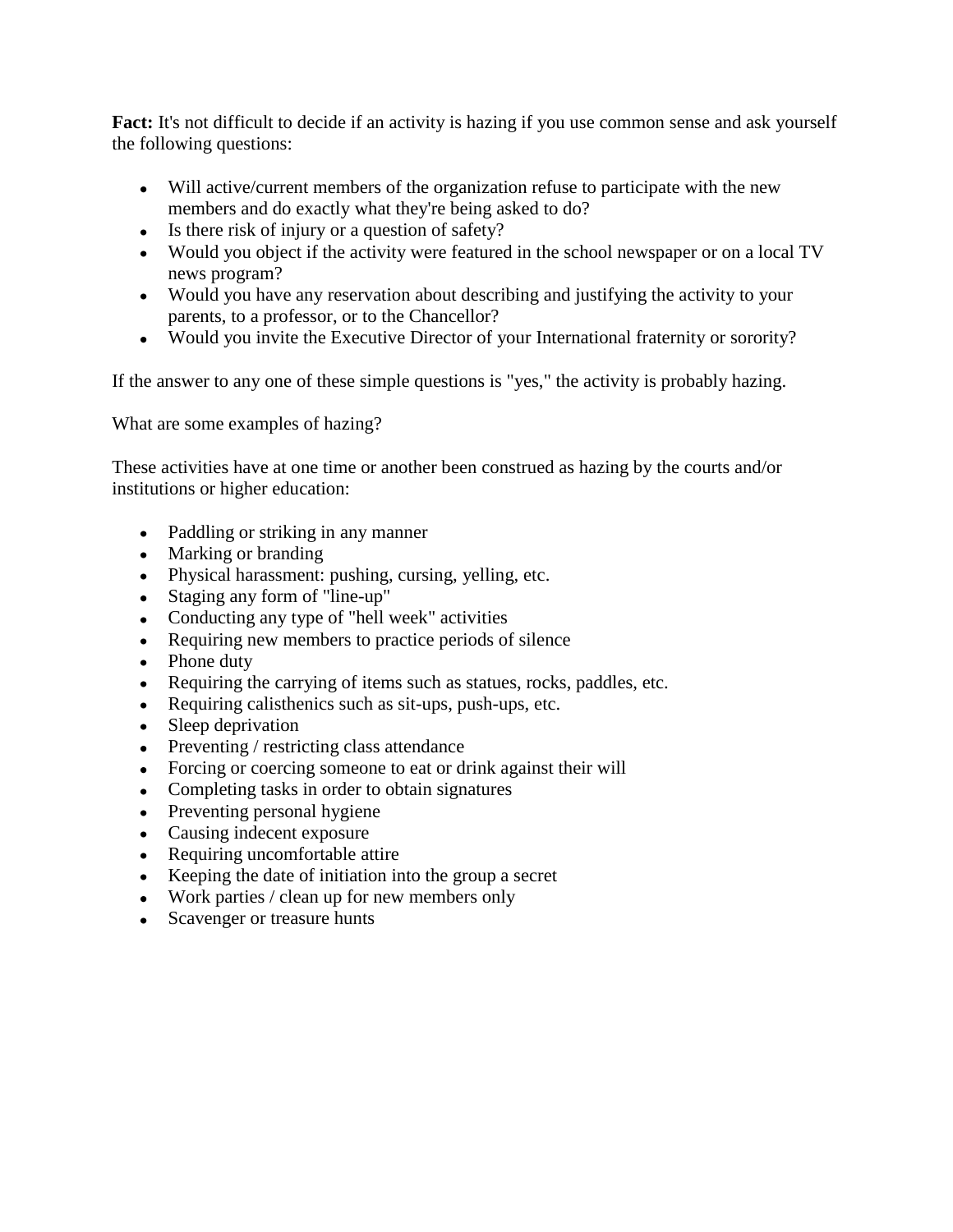#### **What can I do to combat hazing in my organization?**

As a member - new or initiated - of a fraternity or sorority at UCA, you have an obligation to ensure that your organization upholds the principles upon which it was founded, as well as to protect your own dignity. UCA and your fraternity or sorority headquarters will be anxious to work with you to combat this problem. It is important that you are completely honest about your situation. If you have witnessed or know about inappropriate activities taking place on your organization, it is important that you notify the following persons or offices:

- International headquarters
- Chapter/Regional advisor to the organization
- Dean of Students
- Office of Greek Life

## **Some traditions are better broken . . . but how?**

Universities are challenged to help Greek organizations come up with ways to combat hazing. Through our office, we are working closely with the All Greek Council, IFC, NPC, and NPHC and their officers to educate members on the policies against hazing and alternative activities. Providing alternative programming is not the only solution to ride your organization of hazing. Replacing a questionable activity with another activity does not attack the problem completely. To deal effectively with hazing in your organization, you should make efforts to increase:

Awareness among your members - Use case studies, surveys, news stories, international policy statements, or special national publications that discuss hazing practices to help inform members of the dangers and negative ramifications of hazing.

Education of your members - Employ on-campus resources, such as leadership conferences, resource libraries, videos, manuals, or UCA professional staff to help educate members of your organization on ways to address and correct hazing problems.

Detection of violations by your members - The organization can be held responsible for the hazing actions of individual members, even if the organization as a whole is not involved. It is important to look for activities and comments that may suggest a member or group of members is hazing other members.

Corrective action - Do not overlook any hazing problems you find in your organization. It is crucial that those members who are found in violation of hazing policies be disciplined for their actions. Corrective action should be tailed to the incident, taking the severity and nature of the problem, alumni/ae involvement, environment and any other pertinent factors into consideration. Your willingness to address these problems will help if you are found responsible for hazing by your International organization or the University.